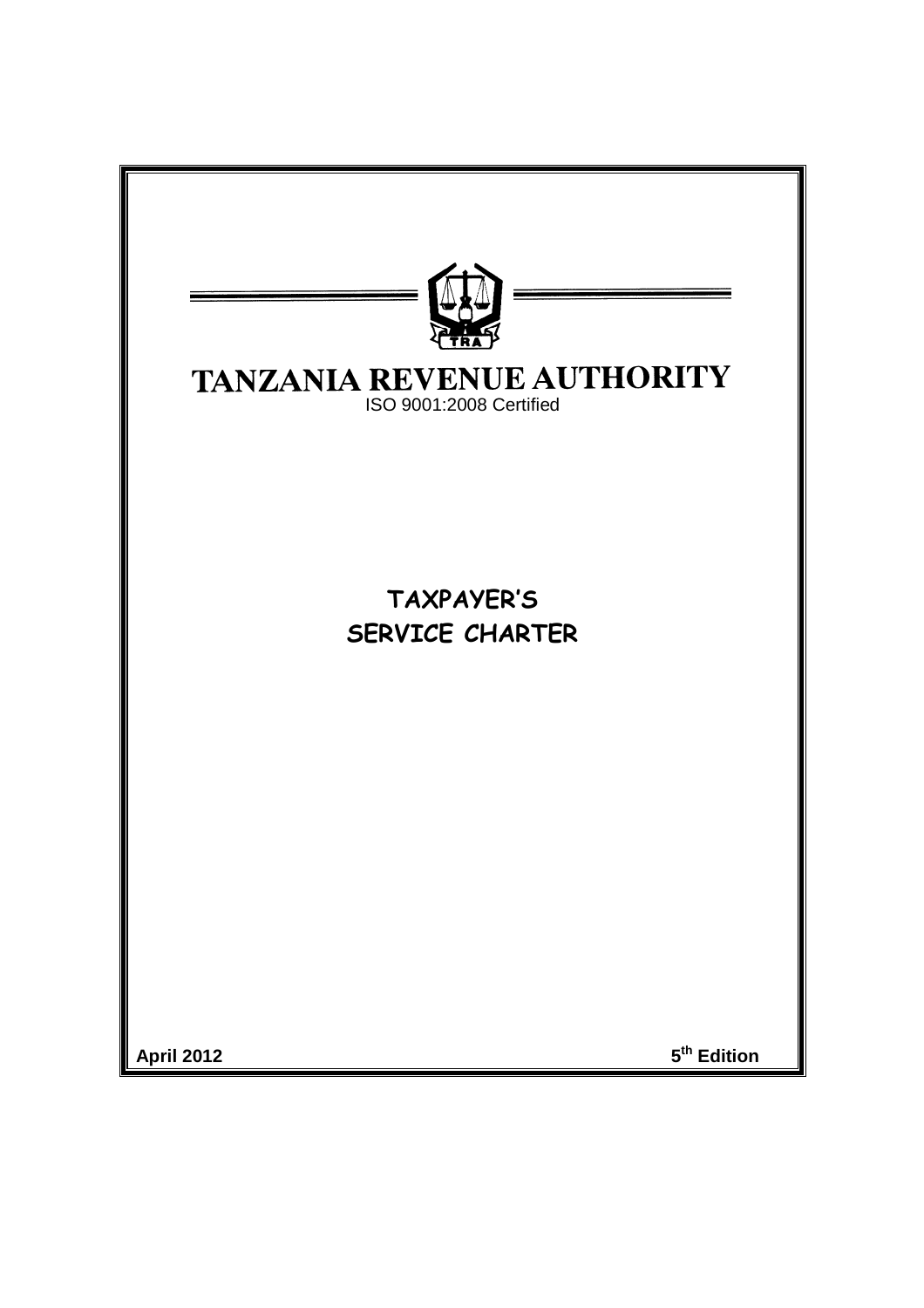## **VISION**

To be a Modern Tax Administration

# **MISSION STATEMENT**

To be an effective and efficient Tax Administration which promotes voluntary tax compliance by providing high quality customer services with fairness and integrity through competent and motivated staff?

# **CORE VALUES**

## **TRA employees are:**

- Business oriented and professional in appearance and approach.
- Fair and accountable for the decisions they make in their areas of responsibility.
- Prompt in the delivery of services and are accessible.
- Treat taxpayers, colleagues and stakeholders with dignity and respect.
- Honest and have integrity in their dealings.
- Committed and motivated to the achievement of TRA goals and objectives.
- Competent in delivery of quality services.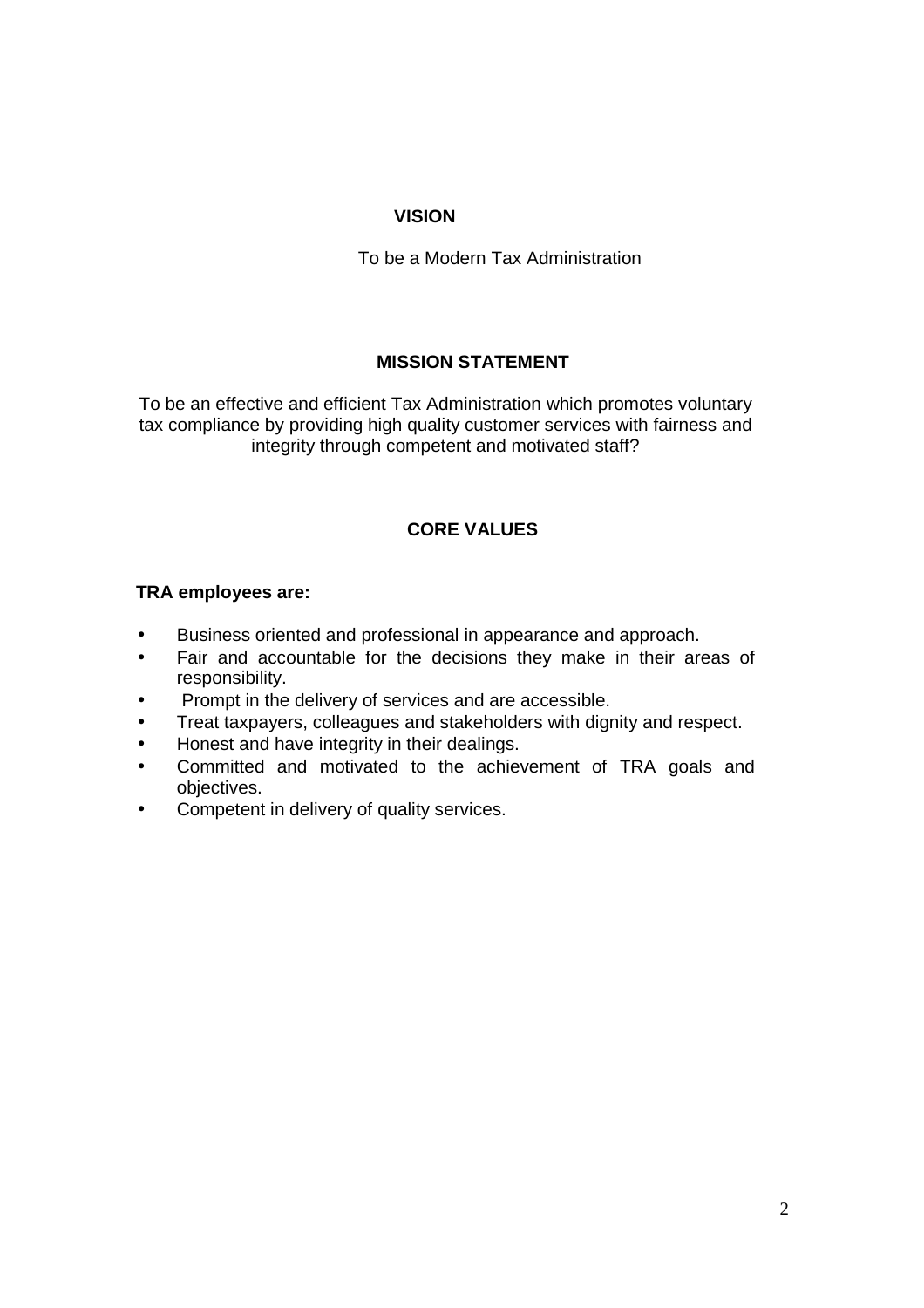# **TABLE OF CONTENTS**

|      | Preface                              | 5              |
|------|--------------------------------------|----------------|
| 2.0  | Introduction                         | 6              |
| 3.0  | Objectives of the Taxpayers' Charter | 6              |
| 4.0  | <b>TRA Stakeholders</b>              | $\overline{7}$ |
| 5.0  | Service Offered by TRA               | $\overline{7}$ |
| 6.0  | <b>TRA Obligations</b>               | $\overline{7}$ |
| 7.0  | Taxpayers' Obligations               | 9              |
| 8.0  | Taxpayers' Rights                    | 10             |
| 9.0  | <b>Service Level Standards</b>       | 11             |
| 10.0 | <b>General Service</b>               | 14             |
| 11.0 | <b>Service Recovery</b>              | 15             |
| 12.0 | Feedback                             | 15             |
| 13.0 | <b>Performance Monitoring</b>        | 15             |
| 14.0 | <b>TRA Working Hours</b>             | 16             |
| 15.0 | <b>TRA Contact Information</b>       | 16             |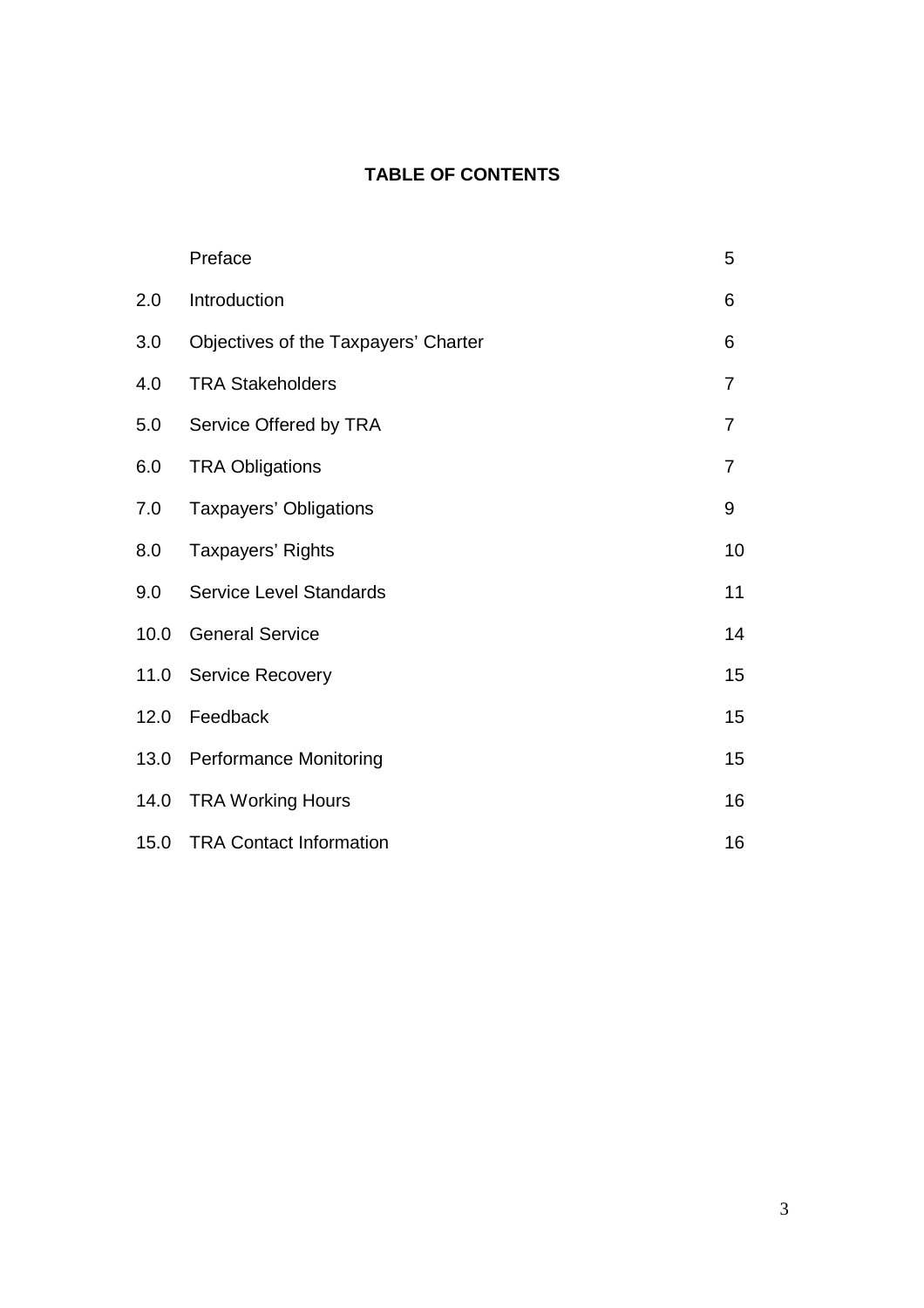# **LIST OF ABBREVIATION**

| <b>TRA</b>    | Tanzania Revenue Authority                     |
|---------------|------------------------------------------------|
| <b>TIN</b>    | <b>Taxpayer Identification Number</b>          |
| <b>VAT</b>    | Value Added Tax                                |
| <b>PAD</b>    | <b>Pre-Arrival Declaration</b>                 |
| A-PAD         | <b>Assessed Pre-Arrival Declaration</b>        |
| <b>TANSAD</b> | <b>Tanzania Single Administration Document</b> |
| <b>MUB</b>    | <b>Manufacturing Under Bond</b>                |
| <b>ICD</b>    | <b>Inland Container Deport</b>                 |
| <b>ITA</b>    | Institute of Tax Administration                |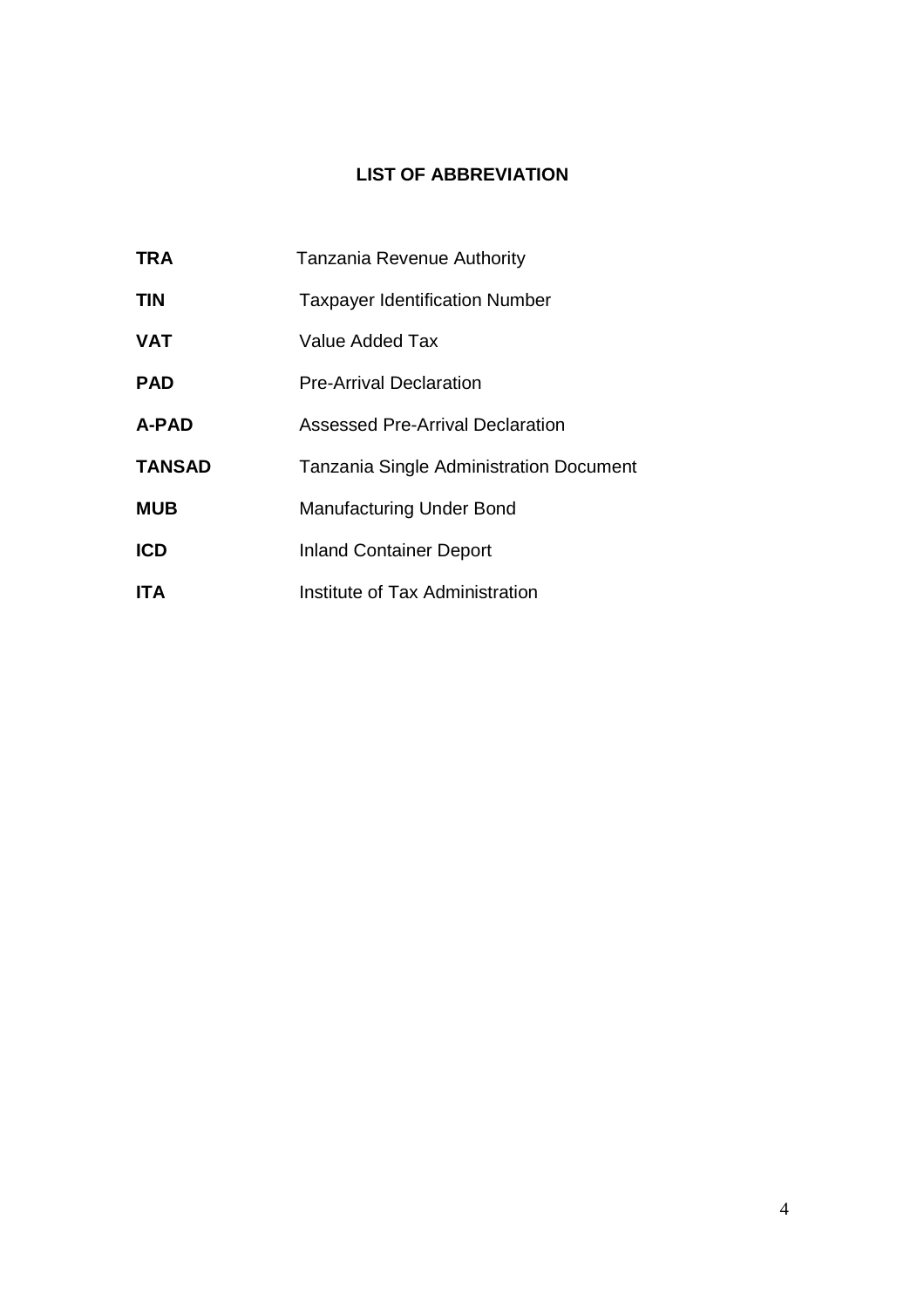### **1.0 PREFACE**

The Tanzania Revenue Authority (TRA) was established by Act of Parliament No. 11 of 1995, and started its operations on 1<sup>st</sup> July 1996. In carrying out its statutory functions, TRA is regulated by law, and is responsible for administering impartially various taxes of the Central Government.

TRA recognizes the importance of establishing a closer partnership with taxpayers and stakeholders, and has put forward this Taxpayer's Service Charter as a pronouncement of its commitment to deliver quality services to taxpayers and stakeholders in discharging its statutory functions of assessing, collecting and accounting for the Central Government Revenue.

The Charter, while deriving from the Constitution and other laws of the United Republic of Tanzania, sets out the respective rights, obligations of taxpayers and TRA, and spells out the service standards that TRA will observe when dealing with taxpayers and other stakeholders.

TRA operates on the fundamental belief that taxpayers and stakeholders are more likely to comply with the law if they have the information and other services they need to meet their obligations. In observing the tax laws and other laws of the land, TRA will perform its functions according to the service standards pronounced in this Charter. These efforts will help to cultivate service culture which reinforces tax compliance and enhances a good tax system.

I reiterate the commitment of TRA to ensure that quality service is provided right the first time and all the time.



 Harry M. Kitillya  **COMMISSIONER GENERAL**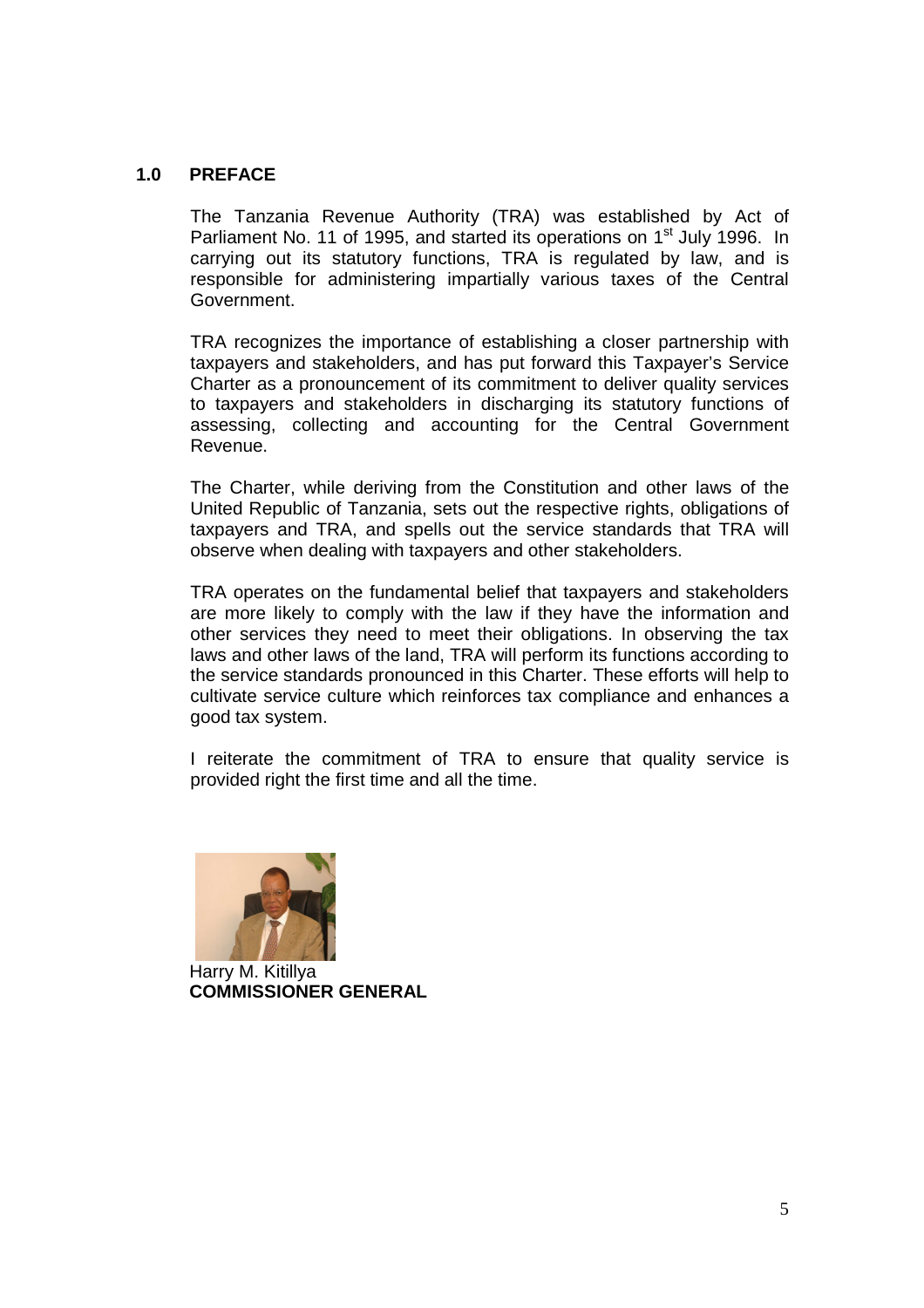### **2.0 INTRODUCTION**

The fifth edition of the Taxpayer's Service Charter has been prepared to replace the fourth edition with a view of taking into account the changes which are currently taking place in our society and more specifically in the tax administration.

As part of the Public Service Reform Programs which emphasizes on transparency and provision of quality service to every citizen, TRA being a public institution, established a Taxpayer's Service Charter which stipulates taxpayers rights, obligations and service standards expected from TRA.

TRA is implementing the Third Corporate Plan whose Vision is to be a Modern Tax Administration with the intention to enhance voluntary tax compliance by providing high quality customer service with fairness to taxpayers. In order to achieve this, TRA has put in place a transparent system where taxpayers and stakeholders can be aware of their tax obligations, rights and service standards, set by the Authority that will enable them to complain whenever such rights or services are not provided as stipulated in the Charter.

The Charter explains service level standards as well as the taxpayers' rights which are covered in tax laws and reinforce the existing tripartite relationship of TRA-Public-Private Partnership which is based on mutual respect and trust.

In the event of conflict of interpretation between this Charter and the tax laws, the proper interpretation of the law shall prevail.

#### **3.0 OBJECTIVES OF THE TAXPAYER'S SERVICE CHARTER**

This Charter explains the rights and obligations of Taxpayers as provided in the tax laws with a view to promote the existing relationship between TRA and Taxpayers.

The Charter stipulates the fundamental service standards that will be implemented so as to achieve quality service delivery through adopting tax administration practices, which allows the partnership with taxpayers/stakeholders to grow and thereby improve tax administration.

It is expected to build a customer service culture that strengthens partnership between TRA, taxpayers and stakeholders for the benefit of both parties.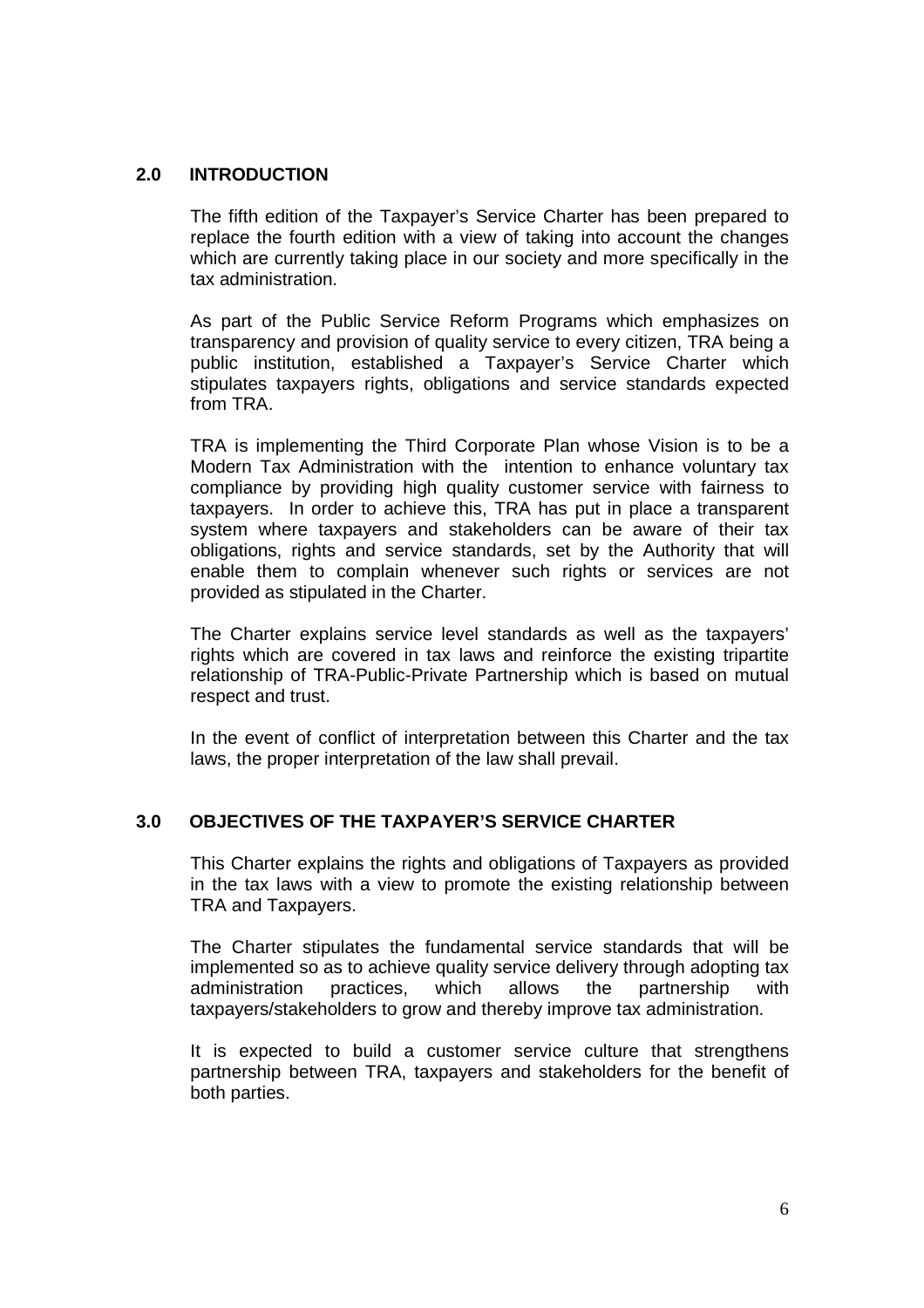# **4.0 TRA STAKEHOLDERS**

TRA stakeholders are those who benefit from services provided by TRA and everyone who has interest in tax administration. They include:

- Taxpayers
- Government Ministries, Departments and its Agencies
- Courts of Law
- Tax Consultants and Clearing & Forwarding Agents
- Tax Appeals Board and Tribunal
- **Financial Institutions**
- **Private Sector Institutions**
- Development Partners
- Non-Governmental Organizations
- **General Public**

### **5.0 SERVICES OFFERED BY TRA**

TRA offers a number of services to its stakeholders. These include:

- Registration
- Tax Assessment
- **Tax Audits**
- Customs Clearance
- Permits and licenses
- Response to enquiries and complaints
- Tax relief
- Tax refunds
- Tax investigation services
- Tax education
- Provision of statistical data
- Training

### **6.0 TRA OBLIGATIONS**

In discharging its responsibility of collecting Government Revenue, TRA is committed to observe the following obligations to taxpayers/stakeholders.

- 6.1 To issue correct tax assessment in accordance with tax laws.
- 6.2 To collect taxes according to the existing tax laws, regulations and procedures.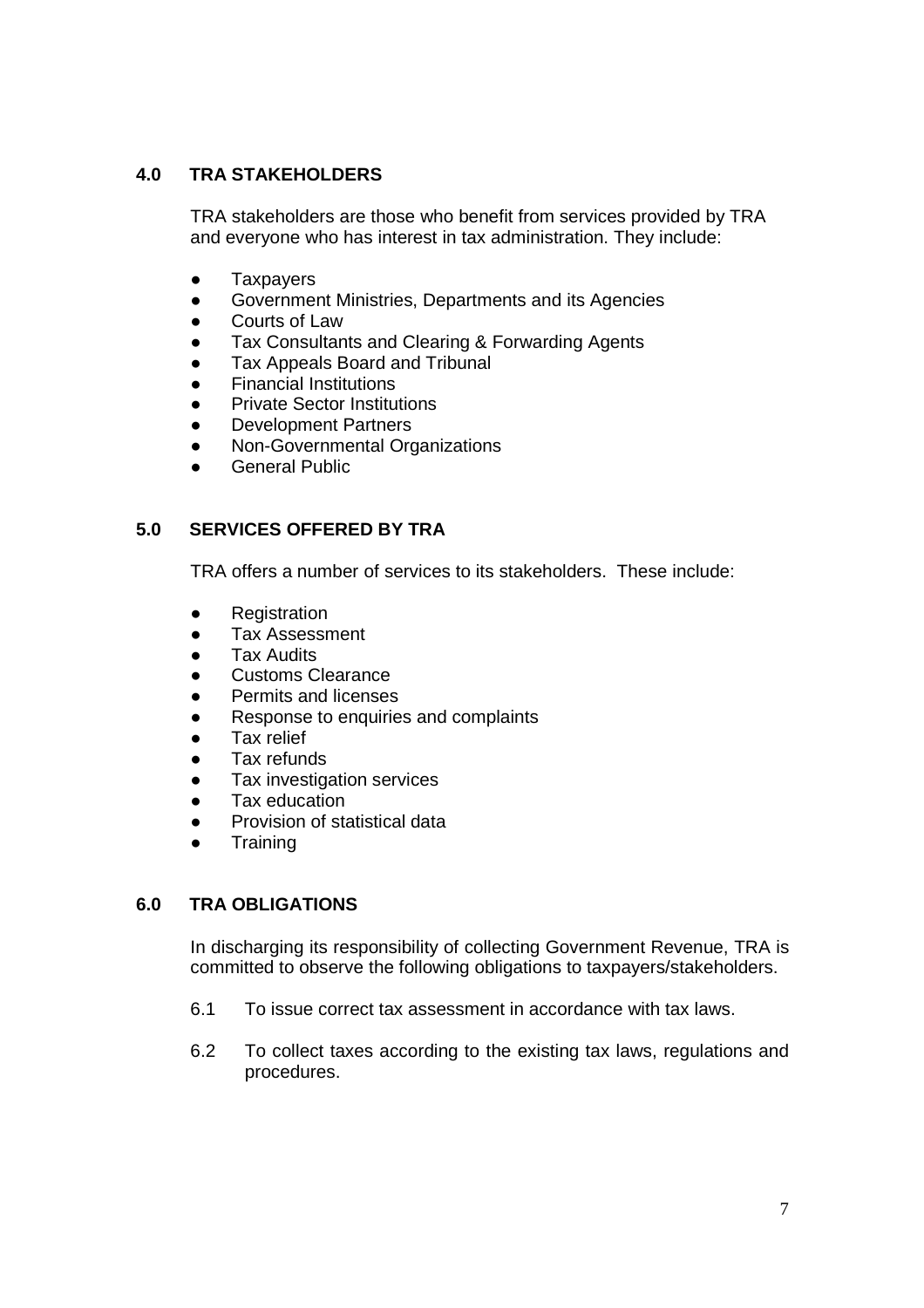- 6.3 To provide high quality services to taxpayers and stakeholders.
- 6.4 To handle all enquiries from taxpayers and stakeholders so as to enable them discharge their obligations.
- 6.5 To handle all complaints from taxpayers and stakeholders with a view to providing solutions and enable the TRA to improve services.
- 6.6 To recruit competent staff who shall ensure quality service delivery to taxpayers and stakeholders.
- 6.7 To educate taxpayers and stakeholders on their rights and obligations, issue tax forms and provide timely and accurate information in a simple language.
- 6.8 To provide contact telephone numbers to taxpayers and stakeholders so as to facilitate smooth communication.
- 6.9 To cooperate with taxpayers and stakeholders in a manner that shows respect, dignity and a customer focused attitude.
- 6.10 To cooperate with the Tax Appeals Board/Tribunal and Courts of Law by ensuring timely attendance and provision of evidence in order to resolve tax disputes. In the process TRA will respect judicial decisions.
- 6.11 TRA will provide advice to the Government and other government organs on matters pertaining to fiscal policy and its implementation.
- 6.12 To offer professional training on tax matters to stakeholders and the general public.
- 6.13 To provide feedback for tax evasion information provided by taxpayers and the public, and in case of tax recovery, the provider of information will be awarded 3 percent of tax collected provided that the amount of payment will not exceed Tsh. 20 million.
- 6.14 TRA officers have an obligation to show respect when they are performing their duties of assessing and auditing taxpayers' records or when the taxpayers need service from TRA.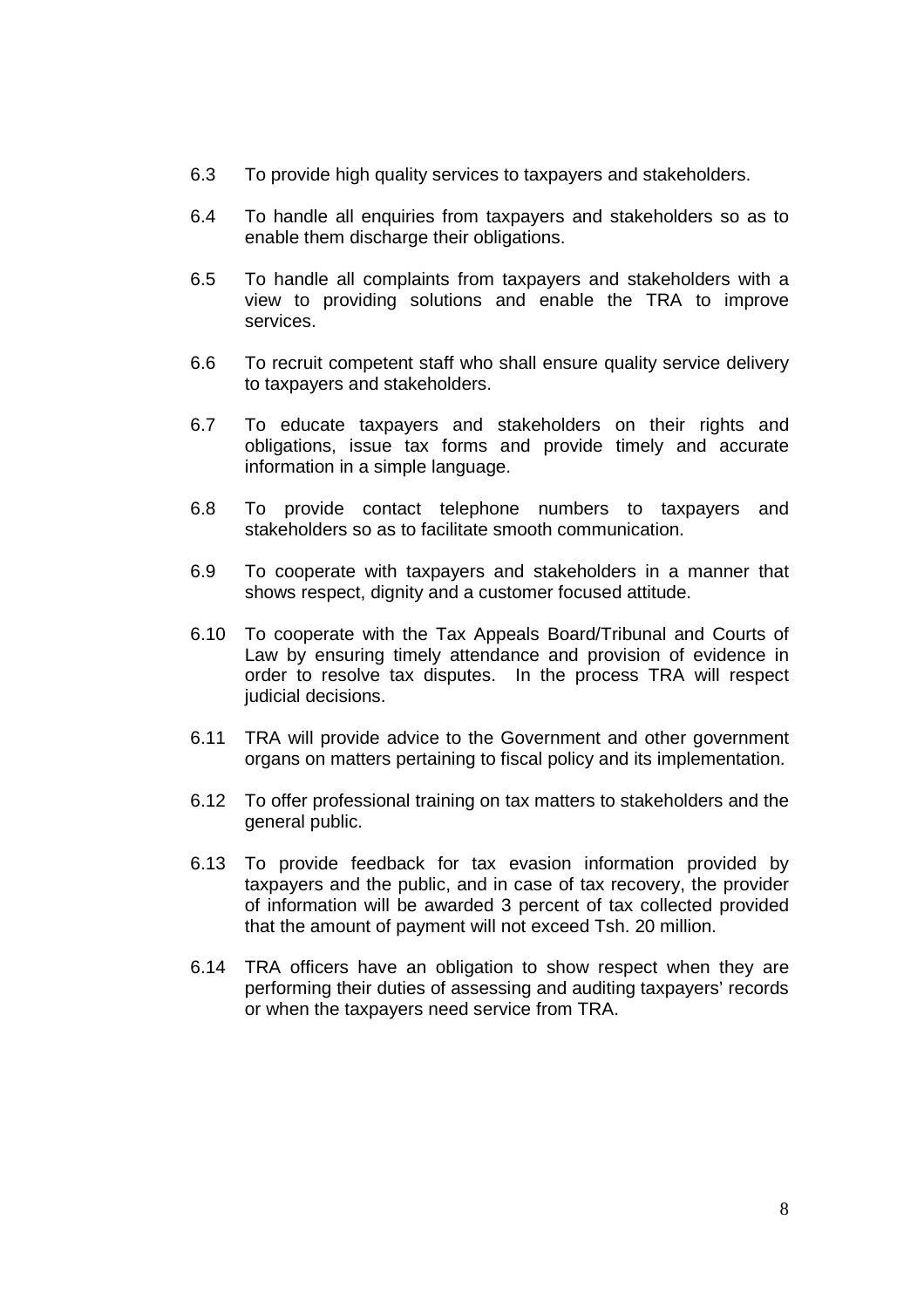### **7.0 TAXPAYER'S OBLIGATION**

Every taxpayer has the following obligations:

#### **7.1 Registration**

Any person who is eligible to register for tax purposes must register in accordance with the law.

#### **7.2 Filing Returns**

Any person who is registered for Income Tax, VAT or any other tax administered by TRA must file a tax return within the periods prescribed and pay the tax assessed within the due dates stipulated under the law.

#### **7.3 Accuracy of Returns, Customs Declaration and Refund Claim**

Any person who files a tax return, makes a customs declaration or lodges a refund claim, has an obligation to ensure that the return, refund claim or customs declaration is a full and true disclosure of the transaction(s) covered in that document.

#### **7.4 Timely Payment of Taxes**

Every taxpayer has a duty to pay taxes promptly as they fall due if the taxpayer is to avoid the penalties and interest prescribed under the tax laws.

#### **7.5 Issuance and demand of receipts**

Every taxpayer (seller of goods and service) has a duty to issue receipts likewise every buyer has a duty to demand receipts for possession of goods or services obtained in accordance to the law.

#### **7.6 Cooperation with TRA Officers**

Every taxpayer has a duty to cooperate adequately with TRA officers by disclosing or producing relevant information or documents when required.

Every person has duty to cooperate with TRA officers and provide adequate freedom to carry out their lawful duties without intimidating, abusing, mistreating, threatening or influencing them in any manner whatsoever.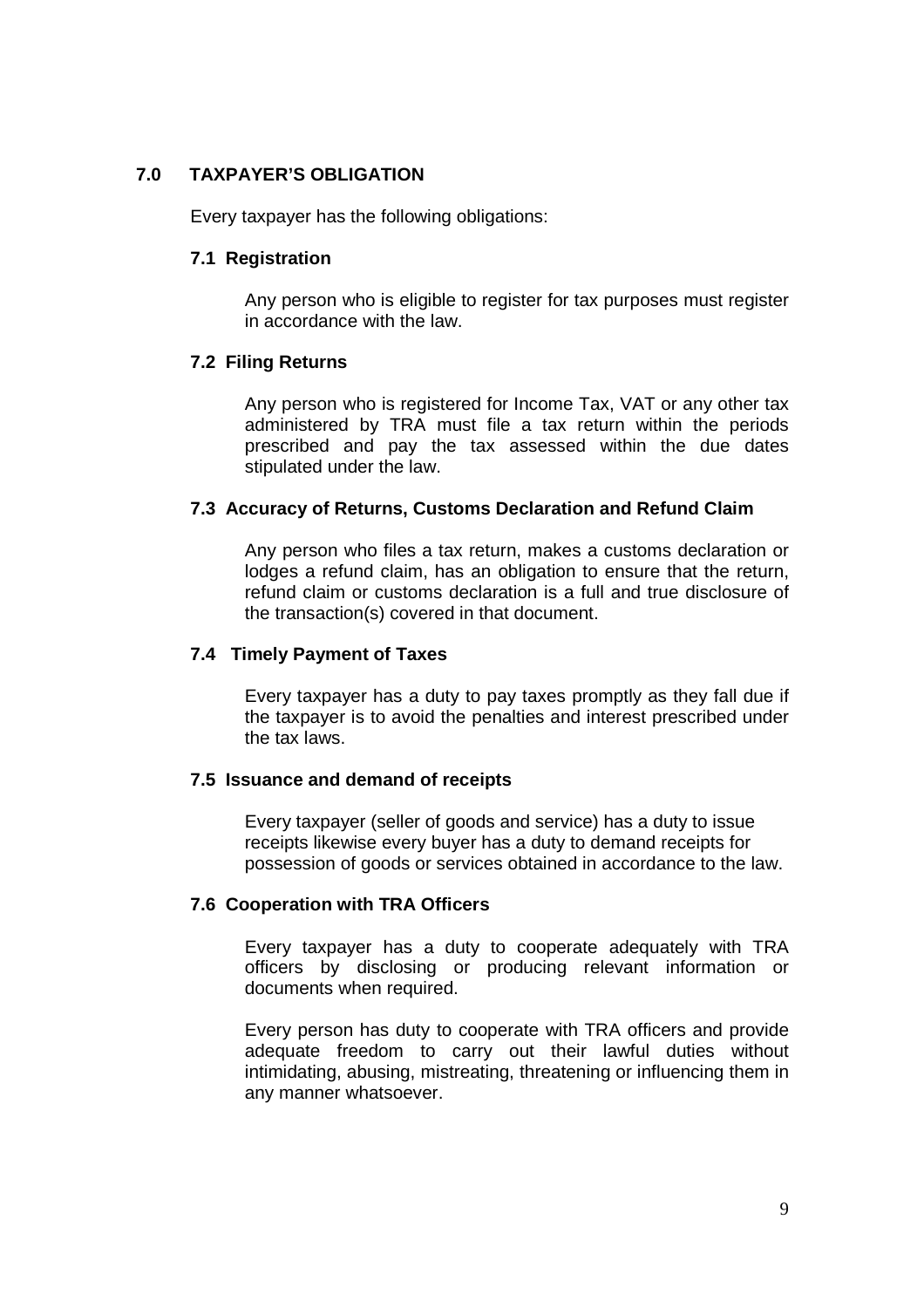## **8.0 TAXPAYER'S RIGHTS**

We will observe and respect among others, the following rights in ensuring that taxpayers fulfills their obligations.

### **8.1 Impartial treatment**

Taxpayer has a right to an impartial application of the tax laws when determining tax liability, so as to enable the taxpayer pay the required amount of tax.

### **8.2 Privacy and Confidentiality**

Taxpayer has a right to privacy and confidentiality for private and business information supplied to TRA unless the law allows the exposure of such privacy and or confidentiality.

### **8.3 Presumption of Honesty**

The taxpayer has a right to be presumed honest unless evidence to the contrary exists.

### **8.4 Objection of Tax Assessment**

Taxpayer has a right to object to an assessment or any other determination by TRA to the extent of which that right is restricted by the law.

### **8.5 Tax Benefits under the Tax Laws**

Taxpayers have the right to plan their tax affairs so as to obtain maximum benefit allowed under the tax laws. TRA shall apply the tax laws in a consistent manner to all taxpayers.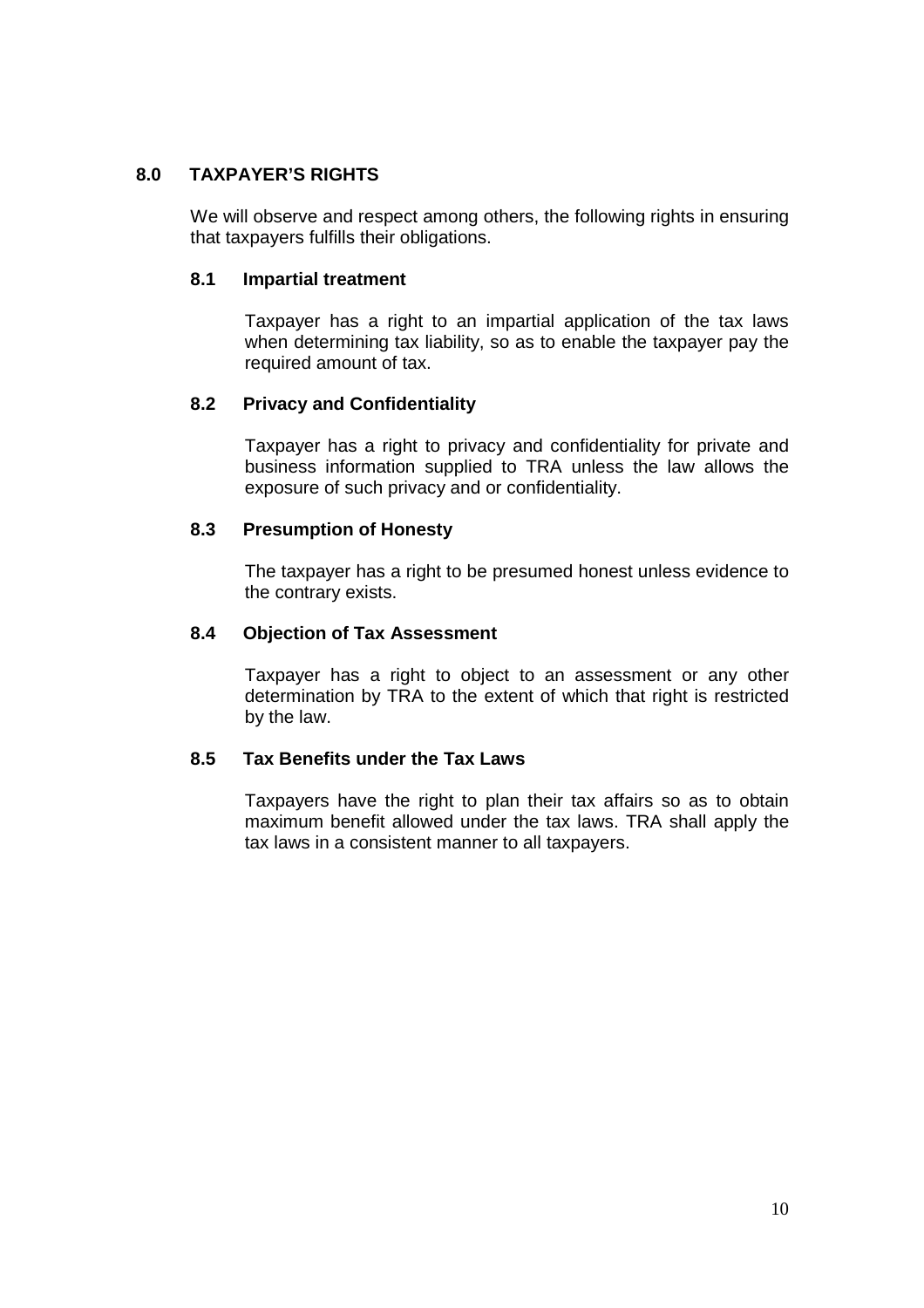### **9.0 SERVICE LEVEL STANDARDS**

TRA shall serve taxpayers and stakeholders in accordance with the following service standards:

### **9.1 Registration of Taxpayers**

#### **9.1.1 Taxpayers Identification Number (TIN)**

TIN registration shall be provided after fulfillment of all requirements:

- **Regional Office:** within 1 working day from the date of receipt of the application.
- **District Office:** within 10 working days from the date of receipt of the application

### **9.1.2 Value Added Tax (VAT)**

VAT registration shall be provided after fulfillment of all requirements:

- **Region:** within 1 working day from the date of receipt of the application
- **District:** within 10 working days from the date of receipt of the application

### **9.1.3 Motor Vehicle Registration**

Registration shall be done within 2 working days from the date of receipt of the application after fulfilling all requirements.

#### **9.1.4 Tax Consultants Registration**

Tax Consultancy shall be registered within 15 days after receiving application forms.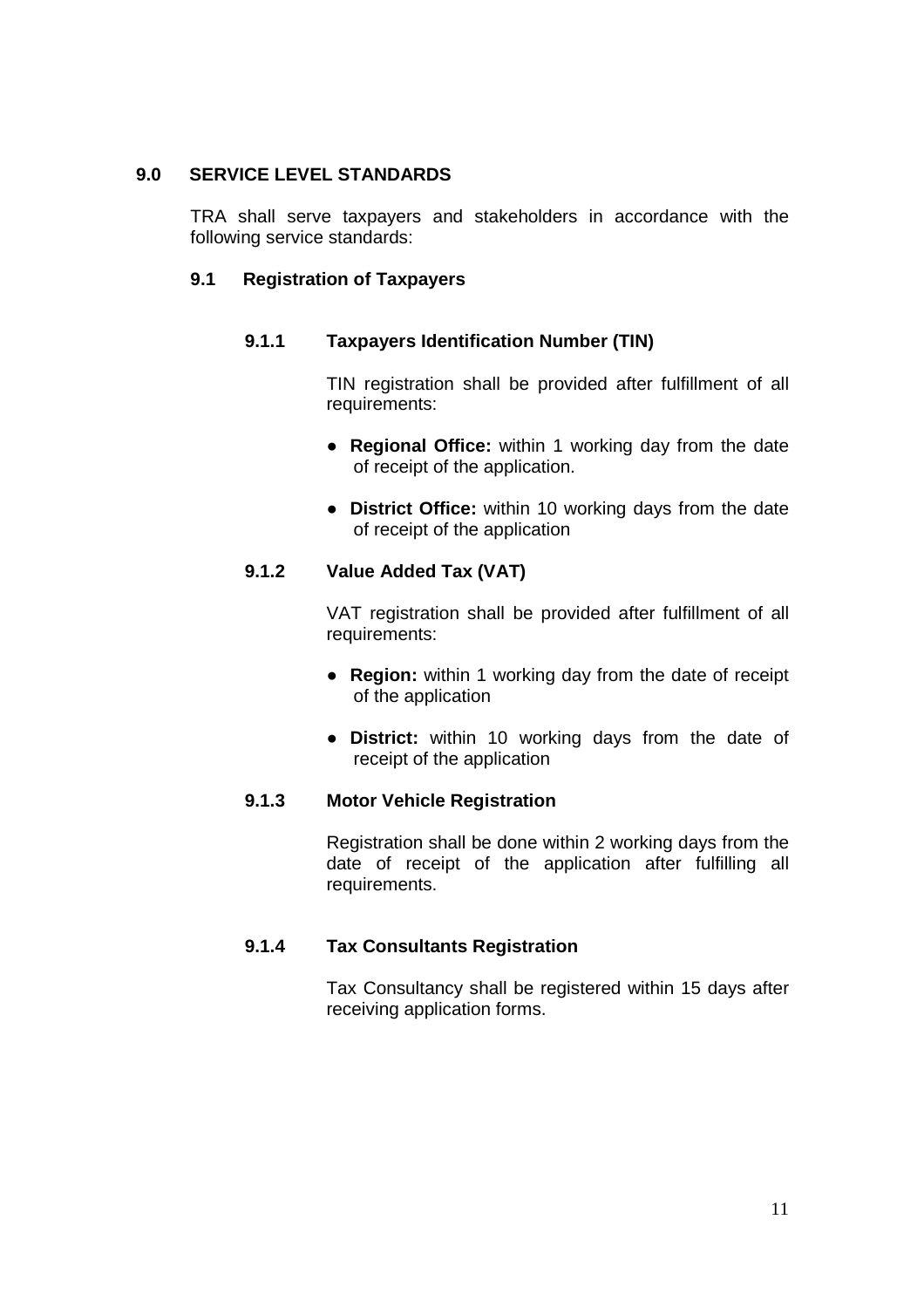### **9.2 Permits and Licenses**

### **9.2.1 Motor Vehicle Relicensing**

TRA will issue a motor vehicle license:

- **Region:** within 1 working day from the date of receipt of the application
- **District:** within 10 working days from the date of receipt of the application

### **9.2.2 Licensing of Customs Agents**

All qualifying companies are issued with licenses within 10 days upon fulfilling the requirements.

### **9.2.3 Licensing Transporters of Goods under Customs Control**

License is issued within 2 days upon fulfillment of the requirements.

#### **9.2.4 Temporary Importation of Motor Vehicles**

**Under C36:** Permission for temporarily imported motor vehicle shall be granted within one day from receipt of the application.

**Under Carnet De Passage:** Permission for temporarily imported motor vehicle shall be granted within one day from receipt of the application.

#### **9.3 Pre-Arrival Declaration (PAD)**

Assessed Pre-Arrival Declaration (A-PAD) issued within 4 days from the date of acceptance of PAD.

#### **9.4 Customs Clearance**

Importers and Exporters are required to fulfill customs requirements for the purpose of registering the TANSAD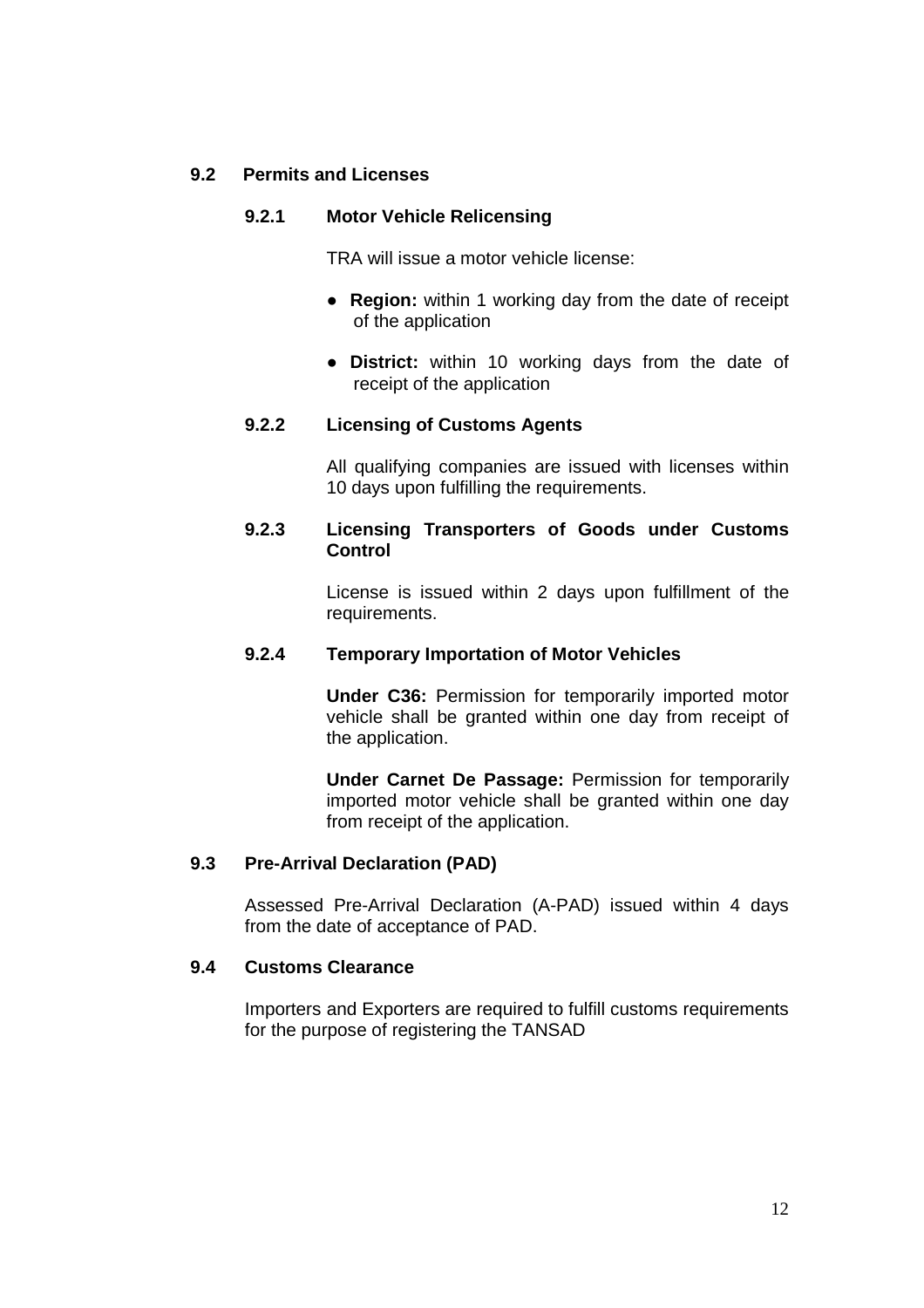- **9.4.1 Importation Clearance:** Registered TANSADs that undergone through TRA PAD system get clearance within 6 hours.
- **9.4.2 Exportation Clearance:** Clearance is granted within 2 days after TANSADs has been Registered.
- **9.4.3 Transit Clearance:** Clearance is granted within 2 days after TANSADs has been Registered.

### **9.5 Customs Release**

- **9.5.1 Across Airports and Sea ports:** Release order shall be granted within 6 hours for declaration, subjected for scanning, and within 12 hours for declaration, subjected for physical verification, upon fulfillment of the requirements.
- **9.5.2 Across Land Boarder Stations:** Release order issued within 3 hours upon fulfillment of requirements.

### **9.6 Licensing of Bonded Warehouse, Manufacturing Under Bond (MUB) and Inland Container Deports (ICD)**

License is issued within 3 days upon fulfillment of the requirements.

### **9.7 Tax Audits**

TRA shall conduct tax audit on taxpayer's business records and finalize the audit within 3 months for simple cases and 6 months for complex cases.

#### **9.8 Audit Report**

TRA shall give the audit findings /recommendations within 21 days after audit.

#### **9.9 Tax Investigation Services**

#### **9.9.1 Rewarding of Informers**

Eligible informers are rewarded within 30 days from the date of receipt of notice of confirmation of payment of tax liability.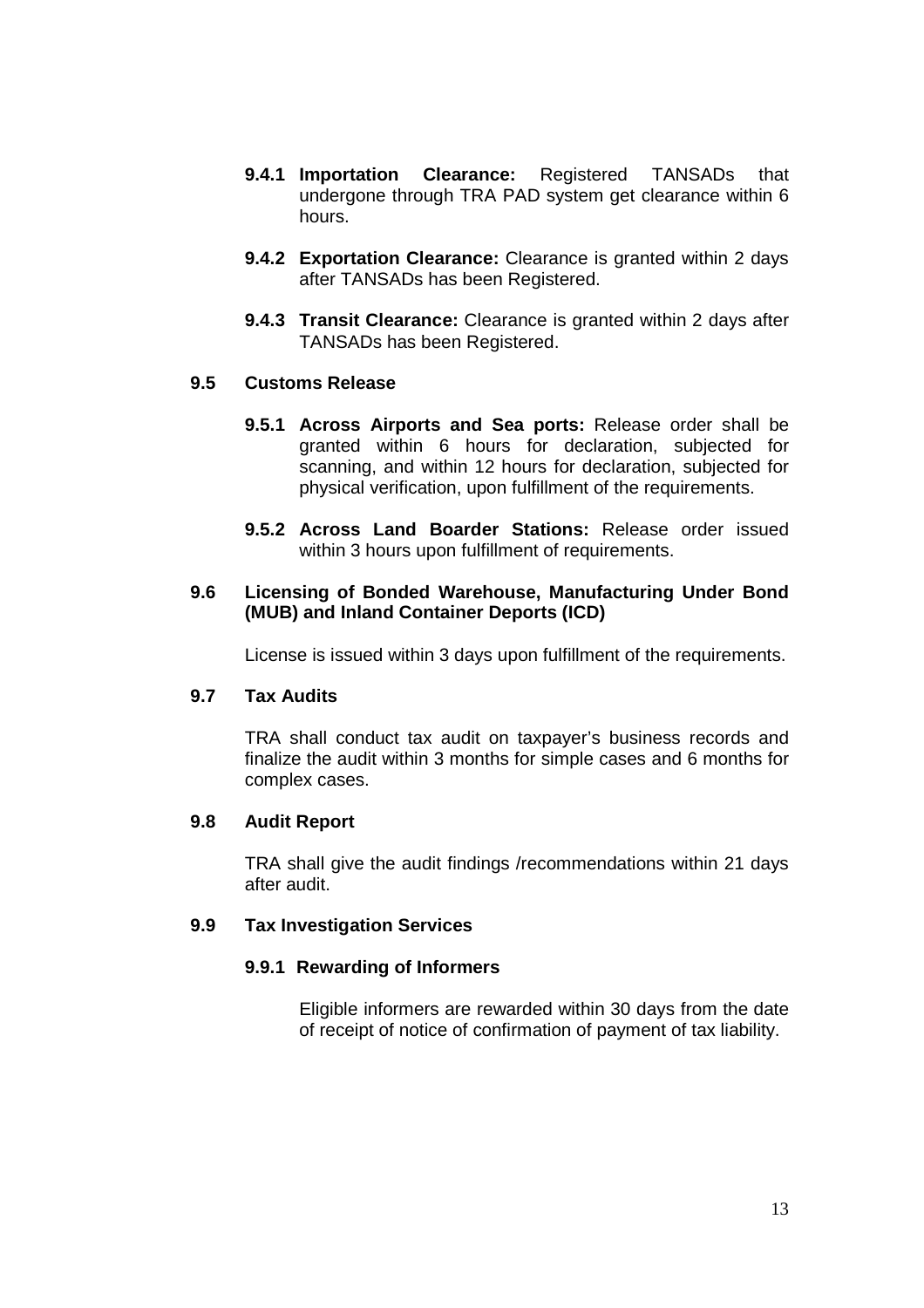#### **10.0 GENERAL SERVICES**

#### **10.1 Handling of Objections**

TRA shall acknowledge receipt of an objection within 5 working days from date of receipt.

TRA shall resolve simple objections within 3 months, and for complex ones, within 6 months from the date of receipt.

TRA shall communicate in writing within 5 working days after reaching an agreement on taxation issue that has been discussed with the taxpayer or his/her representative

#### **10.2 Handling of Enquiries and Complaints**

TRA will handle complaints and enquiries from taxpayers/stakeholders and provide prompt replies in order to improve the level of service delivery.

10.2.1 TRA shall provide replies to simple enquiries within 1 day.

10.2.2 TRA shall provide replies to complex enquiries and complaints within 5 working days.

#### **10.3 Written Correspondence**

TRA shall respond to written correspondence within 5 working days from the date of receiving such correspondence.

#### **10.4 Telephone**

TRA shall pick telephone calls from callers within 3 ringing tones. The officer receiving a call shall introduce him/herself and the name of the organization.

#### **10.5 Visits by Taxpayers**

TRA shall attend visitors within 30 minutes from the time of their arrival.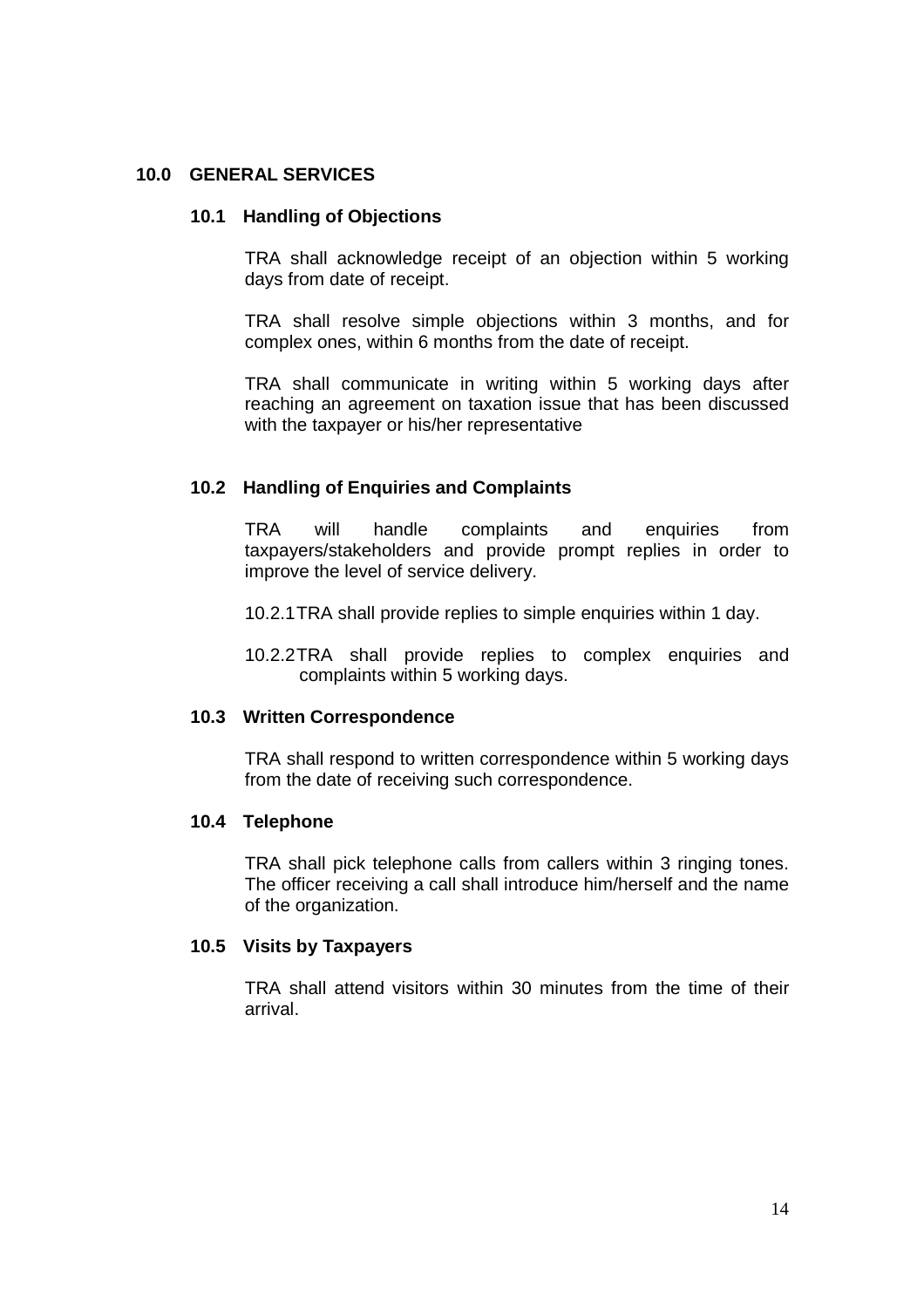### **10.6 Training**

TRA through the Institute of Tax Administration (ITA) offers short and long professional training on tax administration to eligible applicants. Selected applicants shall be informed 3 weeks and 1 month before course commencement respectively.

#### **11.0 SERVICE RECOVERY**

In the event that TRA officers depart from these service standards without a reasonable cause thus causing delays to taxpayers, the Commissioner General shall: -

- 11.1 Write a letter of apology to the taxpayer
- 11.2 Direct a senior officer to expedite the finalization of the delayed process so as to mitigate future losses or expenses to be incurred by the taxpayer.
- 11.3 Waive, where the laws allow, any interest payments that may accrue as a result of the delay.

However, any officer who departs from the service standards and from the norms of a good tax administration shall be disciplined in line with the terms of employment.

#### **12.0 FEEDBACK**

TRA invites and encourage taxpayers, stakeholders and the general public to provide feedback regarding the quality of our services for further improvement.

Feedback can be in a form of appreciation, opinion, suggestions or complaints. All these are geared towards establishing service gaps, if any, and therefore providing new strategies for service improvement.

Facilities which have been put in place for soliciting service feedback include suggestion boxes, perception cards, contact cards, letters, e-mail, physical visit to TRA offices, telephone, surveys and seminar evaluation forms.

Information collected from these sources will be analyzed to provide feedback from taxpayers and the general public. The feedback will